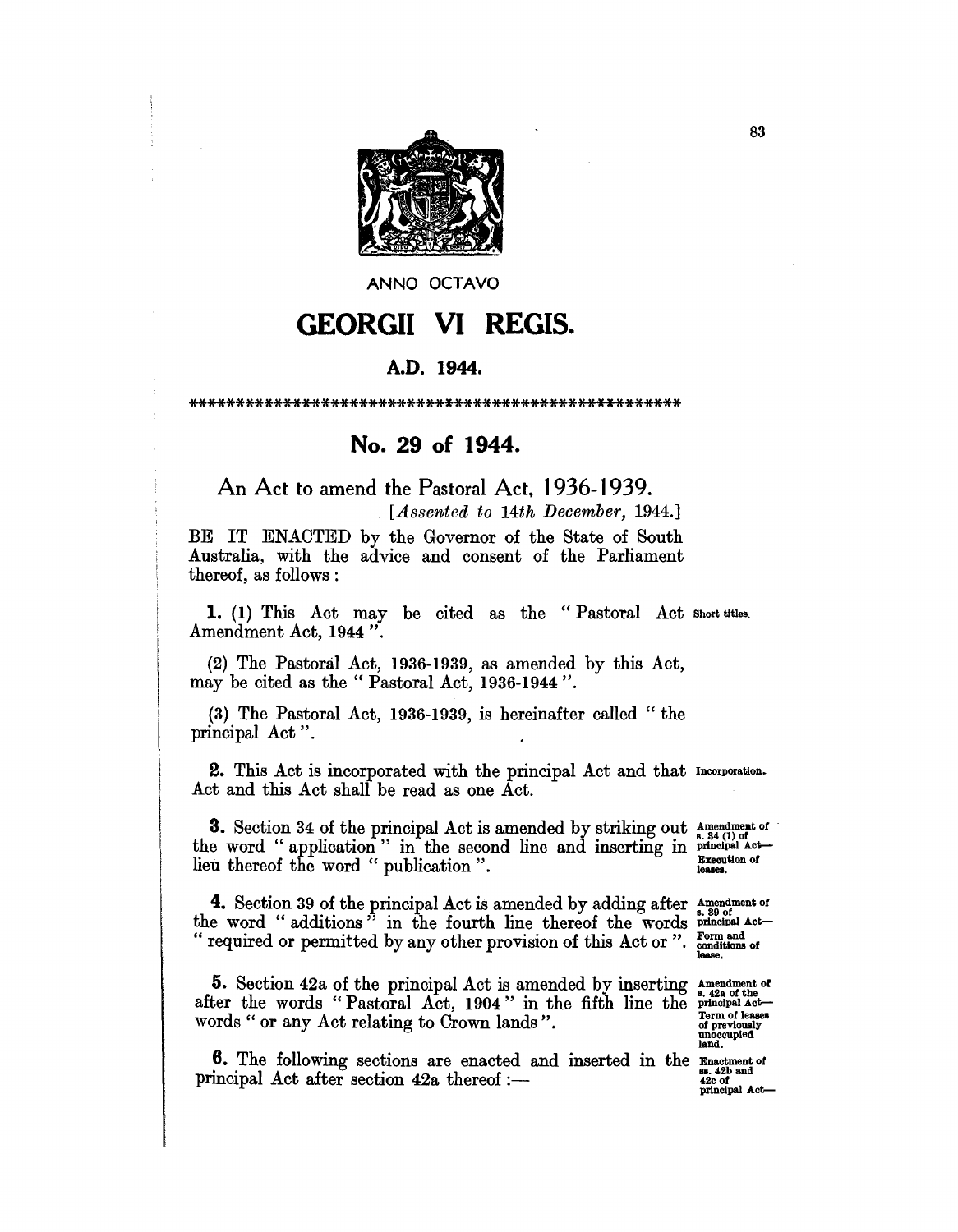Power to add<br>small areas to<br>leases.

42b. If-

- (a) upon the expiry of a lease the Commissioner has permitted the land comprised therein to remain unoccupied for a period with the object of restoring or improving the vegetation thereon; and
- (b) the board recommends that it is expedient, in order to conserve the vegetation on the land that it should be leased for a term or on covenants and conditions different from those prescribed by the other provisions of this Act,

the Governor may, on the recommendation of the board, grant a lease of the land for such term not exceeding fortytwo years and containing such covenants and conditions, whether complying with the other provisions of this Act or not, as the Commissioner approves on the recommendation of the board.

42c. (1) Where any parcel of land the area of which does not exceed that prescribed in subsection (7) of this section, is adjacent to land comprised in any lease the Commissioner, on the recommendation of the board, may-

- (a) allot the said parcel of land to the lessee of the land comprised in the lease on such terms as are recommended by the board and accepted by the lessee; and
- (b) by a certificate of alteration alter the lease so as to include the said parcel of land therein and make any consequential alteration of or addition to the covenants and conditions of the lease.

(2) It shall not be- necessary by notice in the *Gazette* or otherwise to invite applications for any such parcel of land.

(3) Every certificate of alteration under this section shall be signed by the Commissioner.

(4) The Commissioner shall forward the certificate of alteration, together with the Land Office copy of the lease and the lessee's copy (if produced to the Commissioner) to the Registrar-General. The Registrar-General shall register the certificate of alteration in the Lands Titles Office and assign a number thereto and shall enter a memorial thereof on the copy of the lease in the Register of Crown Leases and on the other copies forwartled to him and shall return those other copies to the Commissioner.

(5) The land included in a lease pursuant to a certificate of alteration shall be subject to the mortgages, encum-

84

医抗凝血法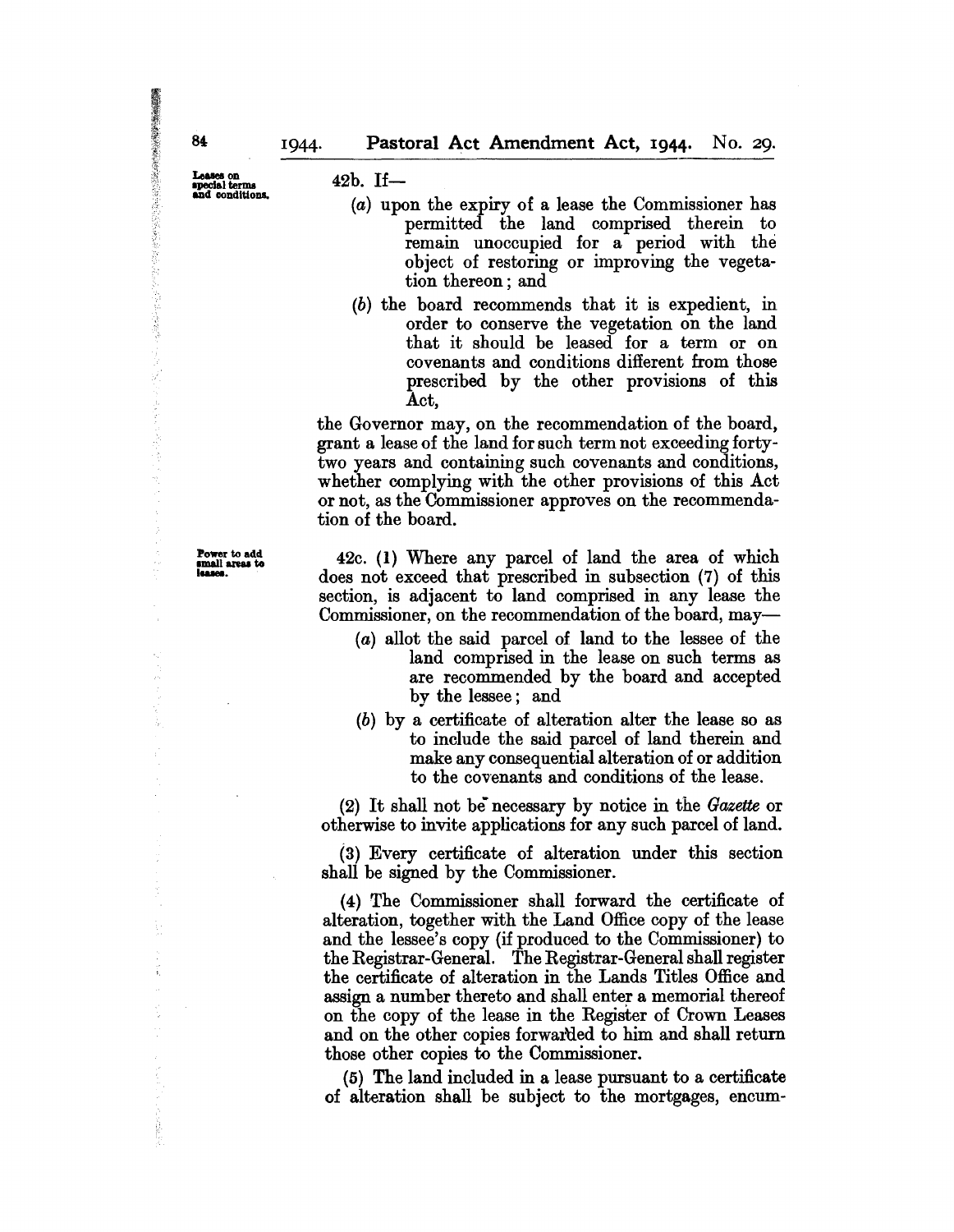brances, sub-leases, or other interests to which the other land comprised in the lease is subject, unless the certificate otherwise provides. The Commissioner shall on the request of the lessee include in the certificate of alteration a statement that the land to which it relates is not subject to any mortgage, encumbrance, sub-lease or other interest specified in the certificate.

(6) For the purpose of this section land shall be deemed to be adjacent to any other land if it abuts on that other land or is separated therefrom only by a road or travellingstock reserve.

- (7) This section shall apply only to-
	- (a) any parcel of land which does not exceed two square miles in area and which is within district A as defined in the second schedule to this Act;
	- $(b)$  any parcel of land which does not exceed ten square miles in area and which is within district B as defined in the second schedule to this Act;
	- (c) any parcel of land which does not exceed fifty square miles in area and which is south of the twenty-sixth parallel of south latitude and is not included in district A or district B abovementioned.

7. The following section is enacted and inserted in the Exactment of principal Act after section 48 thereof :--

48a. The Commissioner may on the recommendation of  $_{\text{conditions and}}^{Power to~water}$ the Board-<br>
covenants.

- (a) exempt any lessee from the obligation to comply in whole or part with any condition or covenant of his lease or any provision of any such condition or covenant:
- (b) waive any right or remedy arising from the breach of any such condition, covenant or provision: .
- (c) impose conditions on any exemption or waiver • granted under this section:
- (d) revoke any exemption or waiver upon breach of any condition imposed on the grant thereof.

8. Section 51 of the principal Act is repealed and the following Repeal and section is enacted and substituted in lieu thereof :--<br>D principal Act-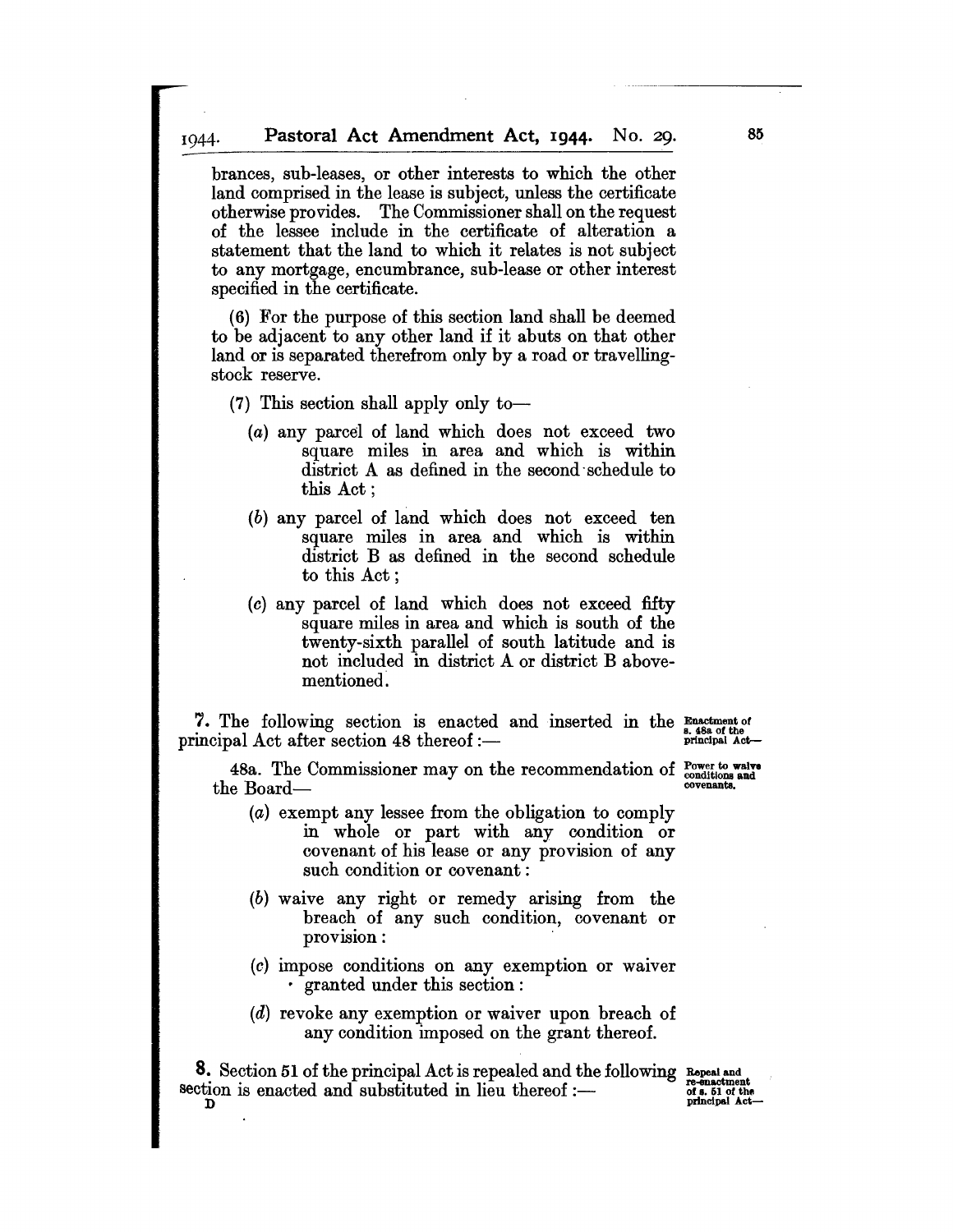51. (1) Before re-offering land previously held under lease the Commissioner shall obtain reports on the following questions  $:$ ----

- (a) whether the land or any part of it is suitable for subdivision into smaller holdings for grazing or cultivation;
- (b) whether it is desirable that the land or any part of, it should remain unoccupied for a period so as to restore or improve the vegetation thereon;
- (c) whether it is desirable that the land or any part thereof should be allotted under any other Act.

(2) If after considering the reports so obtained, with respect to any land, the Commissioner, on the recommendation of the board, decides that the land is not suitable for subdivision and that it is not desirable to leave it unoccupied or to allot it under any other Act, the land shall be re-Iet under this Act.

Repeal and **9.** Section 57 of the principal Act is repealed and the following section is enacted and inserted in lieu thereof :re-enactment of<br>s. 57 of<br>principal Act-

Appeal. 57. (1) Any lessee may within three months after service upon him of a notice of revaluation as provided in section 53 or 56, by notice in writing, request that the rent fixed on that revaluation be reconsidered; and thereupon the Commissioner and the board shall reconsider the matter and the board, subject to the approval of the Commissioner, shall fix the rent, and give the lessee notice in writing of its decision.

> (2) If the lessee is. dissatisfied with the rent as so fixed, he may within three months after receiving notice of the board's decision give the Commissioner notice that he requires the rent to be fixed by arbitrators and thereupon the matter shall be decided by arbitrators under the Arbitration Act, 1891-1934, one arbitrator being appointed by the Commissioner and one by the lessee.

÷

ÿ

k,

Amendment of **10.** Section 62 of the principal Act is amended by striking  $\frac{62 \text{ of}}{\text{principal Act}}$  out the words "Within twelve months" in the first line and  $_{\text{princlpsl}\ \text{Act}}^{\text{inclens}}$  out the words " Within twelve months" in the first line and Valuation of interesting in lieu thereof "During the period of fifteen months" inserting in lieu thereof "During the period of fifteen months ending on the last day of the tenth month".

Amendment of **11.** Section 64 of the principal Act is amended by striking  $\frac{J_{\text{in}}}{J_{\text{in}}}\$  Act- out the words "within nine months" in the second line and valuation by inserting in lieu thereof the words "before the commencement  $\frac{V_{\text{aluation}}}{V_{\text{arbitration}}}$  inserting in lieu thereof the words " before the commencement of the ninth month".

Banker Salement

Re-letting<br>of lands.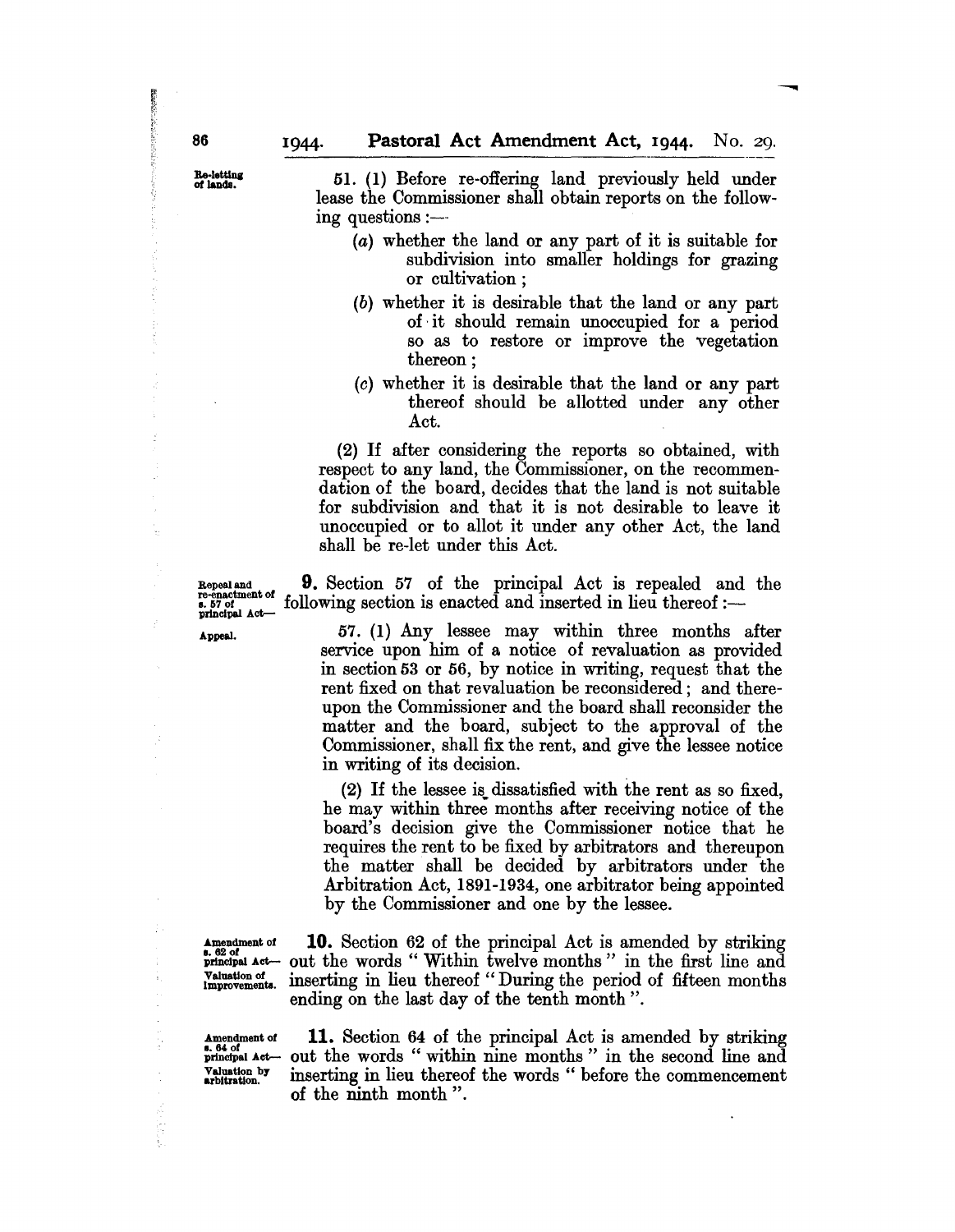12. Section 66 of the principal Act is amended by striking  $_{8.66}^{Ameindment of}$ out the word "within" after the word "lease" in the first principal Actline of subsection (2) and inserting in lieu thereof the words improvements. \$: either under this Act or the Crown Lands Act, 1929-1941, before the end of ".

**13.** Section 70 of the principal Act is amended by adding  $\frac{A_{\text{meindment of}}}{p_{\text{min of the}}}}$  at the end thereof the following subsection :---

(3) Where the improvements belong to the Crown, and *improvements*. the Commissioner, on the recommendation of the board, decides that the purchase-money payable by the lessee for those improvements is too high, having regard to any restrictions on the number of stock which may be depastured on the land comprised in the lease or to any other relevant circumstances, the Commissioner may-

- (a) reduce the amount of the purchase-money;
- (b) postpone the time for the payment of any instalments ;
- (c) make any other concessions in relation to the purchase-money which he thinks proper.

**14.** Section 81 of the principal Act is amended by striking  $_{8,81\,(5)~\text{of}}^{h}$ out subsection (5) thereof and inserting in lieu thereof the principal Actfollowing subsection: -- Resumption.

(5) If any land resumed under this section is at any time not required for a purpose specified in this section, the lessee or his successor in title to the lease from which the land was resumed shall have the first right to a lease thereof upon the same covenants and conditions as those on which the land was held at the time of resumption, for the balance of the term named in the lease first mentioned, upon repayment by the lessee of the compensation received by him for the resumption, or such part thereof (if any) as the Commissioner on the recommendation of the board deems just.

**15.** Section 86 of the principal Act is repealed.

Repeal of<br>s. 86 of principal Act-Consequential repeal.

**16.** Section 95 of the principal Act is amended by adding  $\Lambda_{0.95}^{m}$  menture of at the end of subsection (1) thereof the following passage:-  $\frac{1}{2}$  interval Act-

In this subsection the average date of expiry of any chalges of leases shall be the date fixed by the board; and in fixing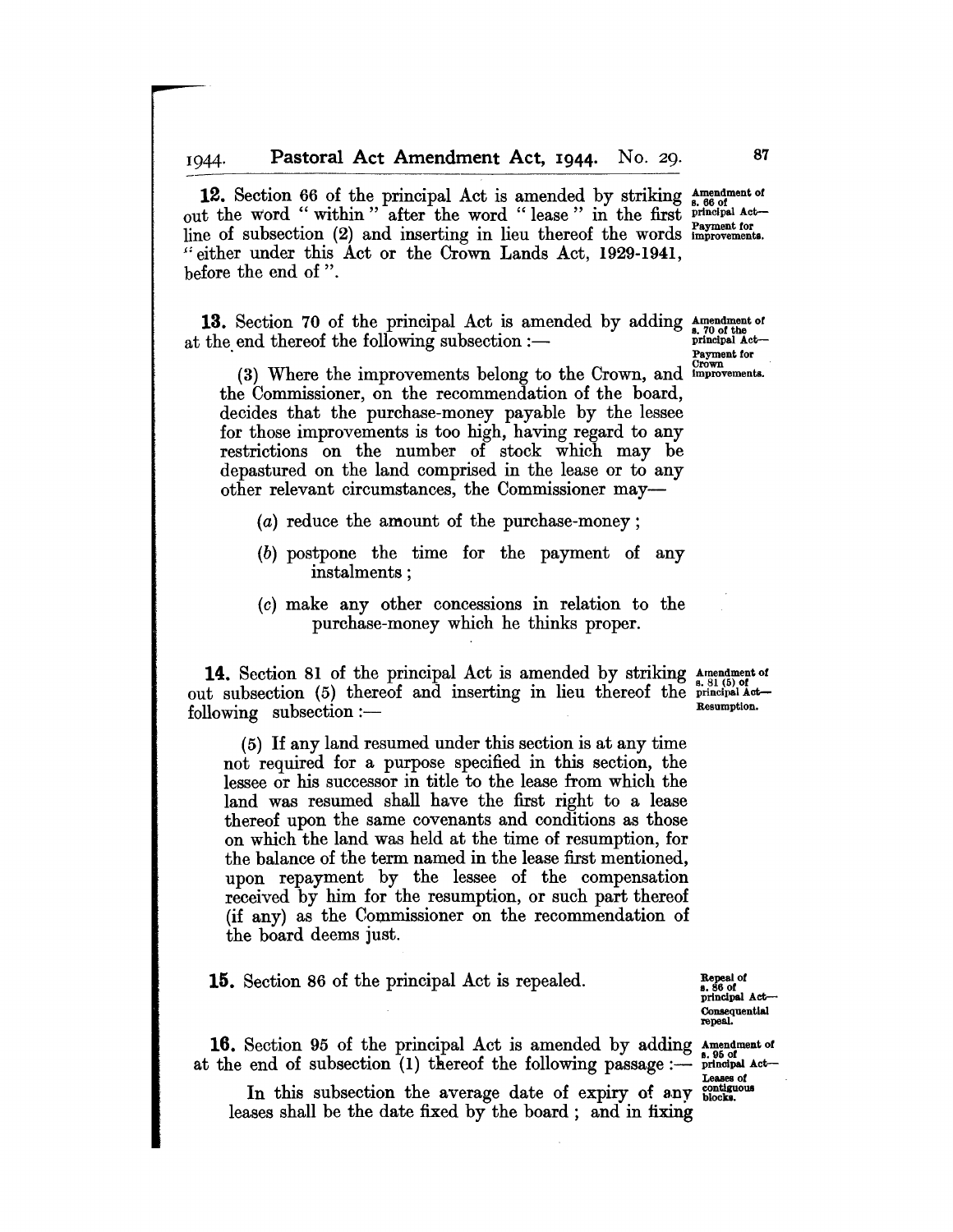such average date the board shall take into account the areas comprised in the respective leases, as well as the unexpired periods of the terms of the leases.

17. Section 96 of the principal Act is amended-

- (a) by inserting after the word" thereof" in the fourth line the words " and the Commissioner has determined that it is not necessary· that the land should remain unoccupied as mentioned in section 51 of this Act";
- (b) by striking out the words" the rental at which the land was last offered for lease" at the end of subsection (1) and inserting in lieu thereof the words "a rent at the same annual rate as that payable during the last year of the term of the expired lease".

Amendment of B. 137 of the principal<br>Act---

18. (1) Subsection (I) of section 137 of the principal Act is repealed and the following subsections are enacted and substituted in lieu thereof  $:$   $-$ 

Power of Commissioner to alter<br>boundaries.

137. (1) In this section "boundary" includes any part of a boundary.

(Ia) If the Commissioner is of opinion that the boundary of the land comprised in any lease cannot conveniently be fenced, or is otherwise inconvenient, he may, on the recommendation of .the board, and with the consents prescribed by this section, alter that boundary.

(1 b) A boundary shall not be altered under this section except with the consent of-

- (a) every lessee (whether of land under this Act or the Crown Lands Act, 1929-1941), the area of whose holding will be altered;
- (b) every other person who has an interest in any land, the area of which will be diminished by the proposed alteration.

(lc) This section shall not authorize the Commissioner to alter the boundary of any land which abuts on land held for an estate of freehold by any person other than the Crown.

**Edination of the condition of the Condition of the Condition of the Condition of the Condition of the Condition** 

商品が安く外部

š in the control

A personal

Amendment of<br>s. 96 of principal Act-Occupation by outgoing<br>lessee.